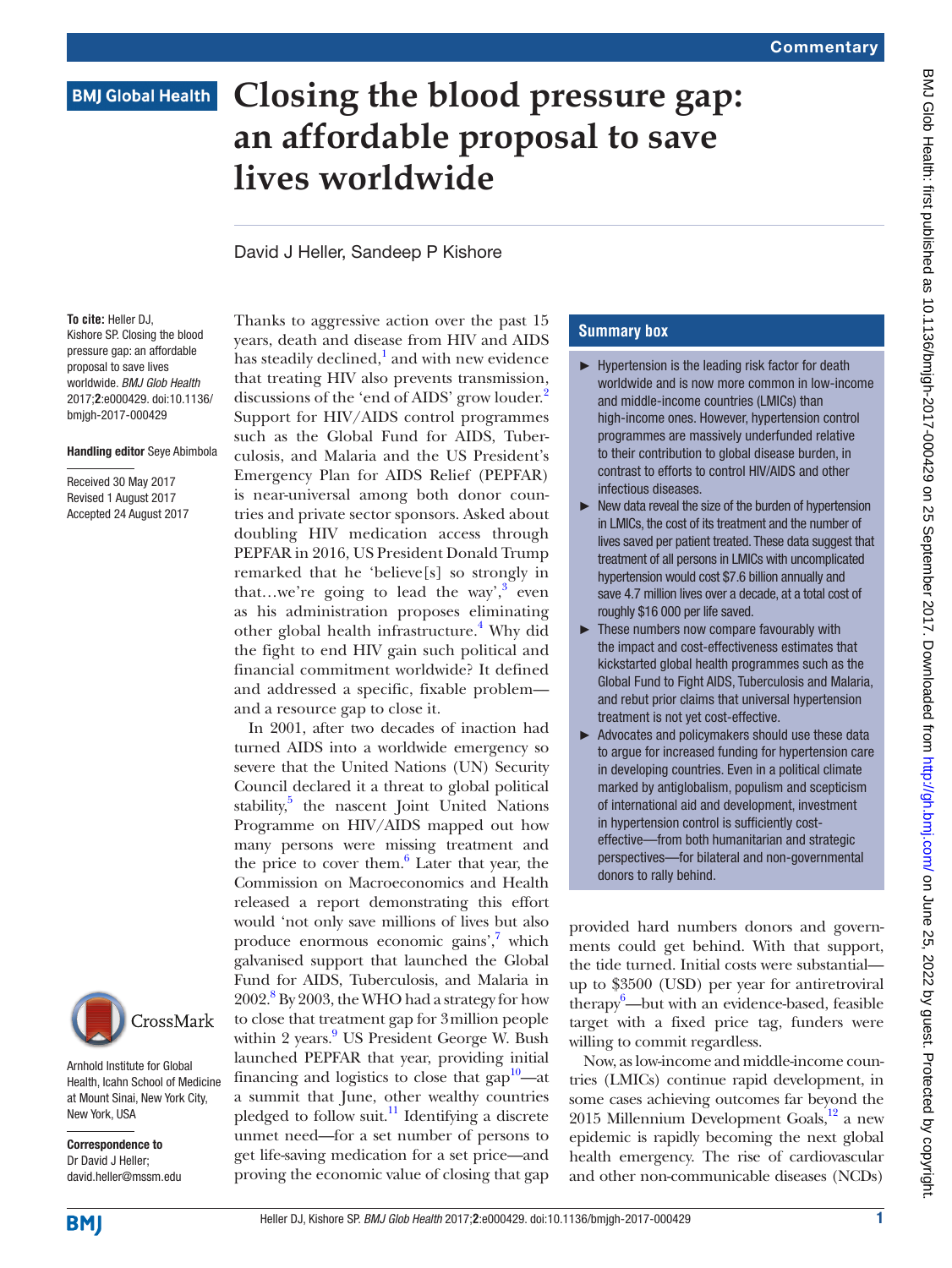has become so acute that the UN in 2011 called its only health-related high-level meeting—save for prior HIV/ AIDS summits—to discuss solutions.<sup>13</sup> Since then, hypertension, the leading cardiovascular risk factor, has become the leading cause of premature death and disability worldwide.<sup>[14](#page-2-13)</sup> To stem this tide requires similar decisive action, which in turn requires hard numbers on the size of the treatment gap and its price tag, especially as the role of bilateral global health financing is at a crossroads.<sup>3415</sup>

Unfortunately, programmes to fight NCDs like hypertension are markedly underfunded relative to their share of the global disease burden. From 2001 to 2008, less than 3% of all development assistance for health was dedicated to  $NCDs$ ,<sup>16</sup> although NCDs cause 60% of all disability-adjusted life years lost and 71% of all deaths worldwide.[17](#page-2-15) The reasons are debatable; a 2010 working paper cites 'the perceptions that NCDs predominate only in rich countries, that they are consequences of personal choices or an inevitable result of aging, and that they and cannot be cost-effectively controlled'[.16](#page-2-14)

The good news: we now have substantive evidence to debunk all three claims. Not only is hypertension more common and more severe in LMICs than rich ones, $^{14}$  $^{14}$  $^{14}$  it can now be controlled far more cost-effectively in LMICs than HIV/AIDS. Antihypertensive medicines, called thiazides, can close the treatment gap for less than \$20 per person per year. Over a decade, they could save almost 5million lives worldwide, at a cost under \$9billion per year: significantly less than the estimates that galvanised the global HIV community 15 years ago.

Thiazides are the initial medication of choice for blood pressure control in nearly all settings. Although developed in 1958, they remain a drug of first resort according to the International Society for Hypertension (ISH), European Society for Cardiology and others[.18–20](#page-2-16) They are also generic, costing a dollar or less per year in developing countries.[21](#page-2-17) Although they require annual blood tests and doctor visits to screen for (rare) changes in kidney function, groups such as Partners in Health have treated patients with hydrochlorothiazide for \$4–13 per year in settings like Rwanda.<sup>[21](#page-2-17)</sup>

As in the early days of HIV control, conventional wisdom holds that universal hypertension treatment is prohibitively expensive. In 2007, the WHO and ISH published guidelines arguing that only high-risk persons should receive antihypertensive medications, because 'treatment of [hypertensive] patients with very low CVD risk may be cost-effective only if inexpensive antihypertensive drugs are used'.<sup>18</sup> Subsequent studies concurred,<sup>22 23</sup> in one case finding many patients spent 10% or more of their annual income on antihypertensive medications.<sup>[23](#page-2-19)</sup>

Yet recent data suggest universal treatment is now cost-effective and a better value than HIV/AIDS treatment at the dawn of the Global Fund and PEPFAR. Partners in Health pays \$0.3 cents per thiazide tablet in Rwanda or \$1.03 per patient-year of treatment.<sup>21</sup> Patients requiring further treatment receive amlodipine, whose annual cost is \$4.69. Each patient also receives one to two clinic visits per year at \$3

each, as well as laboratory tests costing \$0.17 per check. Conservatively, assuming that all patients require two medications, clinic visits and laboratory tests per year, these results correspond to a per-patient annual cost of \$12.90. Mills *et al*<sup>[14](#page-2-13)</sup> report that about 32% of all adults in LMICs have hypertension—approximately 1.039billion people. Some 11.6% have chronic kidney disease, according to a recent systematic analysis<sup>24</sup> or other severe hypertension  $(9.1\%$  in Partners in Health's cohort) requiring treatment beyond thiazides and amlodipine. $^{21}$  $^{21}$  $^{21}$  Of the remaining 830 million,  $29\%$  are currently treated,<sup>14</sup> leaving 589 million persons in need of treatment worldwide.

Treating all of these 589million people, within Partners in Health's model, would cost \$7.6billion per annum less than the \$9billion estimated to close the AIDS gap in 2001, even before adjustment for inflation.<sup>[6](#page-2-5)</sup> Meta-analyses suggest that treatment of uncomplicated stage 1 hypertension saves one life per 72–125 persons treated over  $5$ years.<sup>25–27</sup> Conservatively, assuming a number needed to treat of 125, doubled to 250 on the presumption of a 50% adherence rate, $^{28}$  closing the thiazide gap would save more than 4.7million lives by 2027, at a cost of \$16125 per life saved. By comparison, estimates of the cost-effectiveness of ART for HIV in 2001 ranged from \$13000 to \$23000 for each disability-adjusted *year* of life saved,<sup>29</sup> a trial-based calculation not necessarily incorporating adherence rates of  $55\% - 77\%$ .<sup>30</sup>

By focusing on the largest contributor to human mortality worldwide, we have the capacity to save a half-million lives per year—at a fraction of the price tag that galvanised political and institutional commitment against AIDS. We can make this choice or allow a disease to continue unchecked that now causes 13% of all human deaths worldwide, and incur some \$908billion in health costs over the coming decade or more than \$3.6trillion once the costs of lost life and work are included.<sup>[31](#page-3-2)</sup>

Still not sold on the \$7.6billion price of entry? We could instead treat only high-risk individuals as the WHO and ISH suggest: one meta-analysis reports the efficacy of treatment is 2.7 times greater in persons at 27% 5-year risk than those with 6% risk. However, this approach would have less impact, because it treats far fewer people. The total fraction of adults at 30%+ cardiovascularrisk is between 0.2% and 4.8% according to empiric samples,  $3233$  some 10%–20% of those with hypertension. This approach may therefore cost only \$1billion per year but would save, at most, a third as many lives as treatment for all.

How do we set this plan into motion? New operational research provides the tools for laypeople to test for and treat hypertension and other causes of heart disease such as smoking and obesity. $3435$  Armed with these toolkits, we can replicate Partners in Health's Rwanda model even in sites without doctors, making the cost estimates above feasible in contexts previously thought impossible. A recent hypertension treatment trial in Nigeria, for example, projected a cost per disability-adjusted life year saved of \$732–\$7815 across scenarios, assuming a treatment cost of \$112 per patient per year. [36](#page-3-5) Yet the study that yielded this cost estimate noted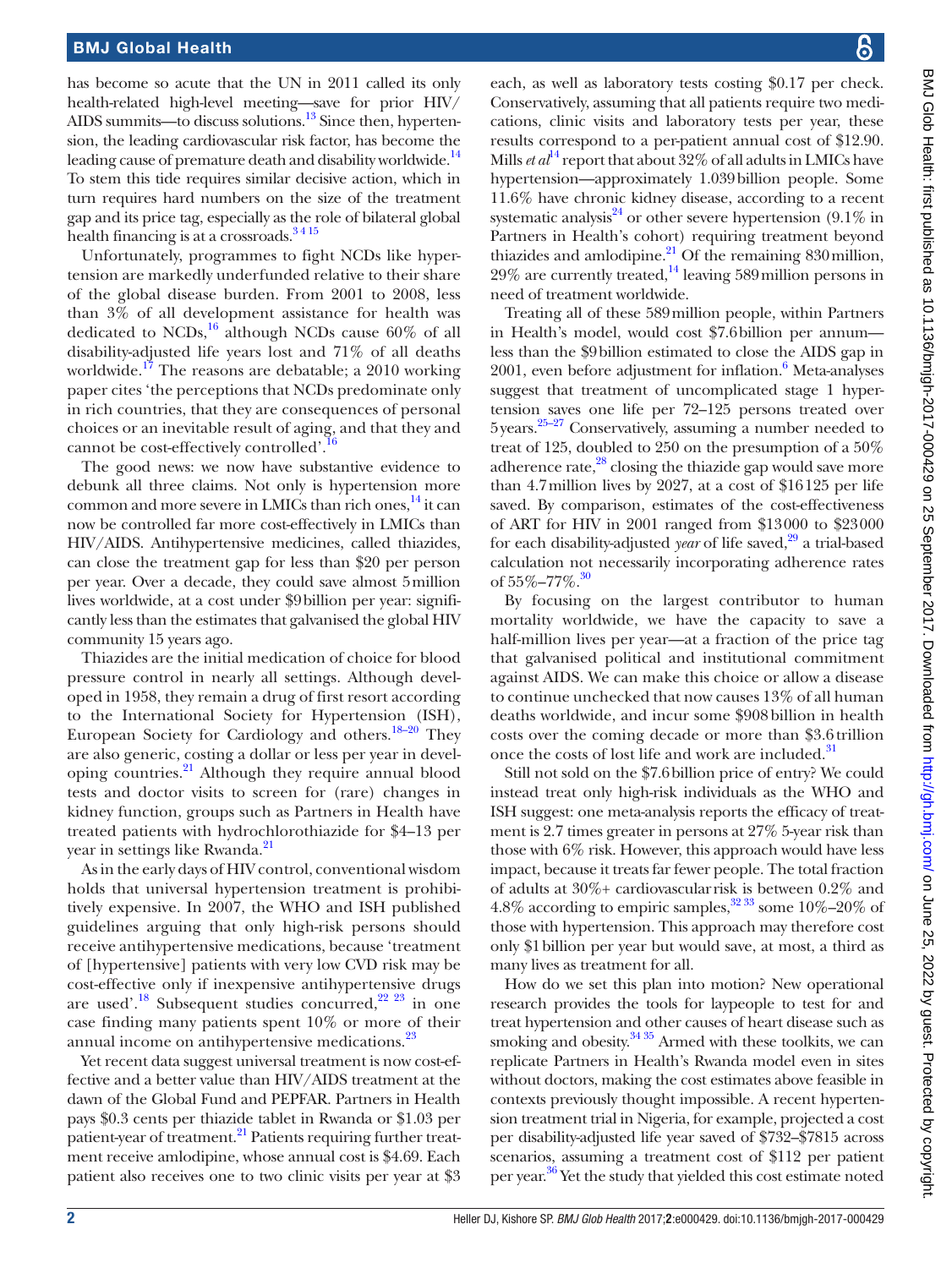that shifting tasks from doctors to nurses and decreasing appointment frequency could cut costs by up to  $42\%$ ,  $37$  and Partners in Health has already reduced it by nearly 90%. Thanks to these task-shifting models, the challenge is no longer the programme cost but the political climate.

The HIV/AIDS movement provides a solution here too: the summits of the early 2000s brought private and public stakeholders together to devise interventions and to secure their financing. In 2001, when the Bill and Melinda Gates foundation pledged \$100million to the nascent Global Fund, it insisted that 'governments, the private sector and the nonprofit community all have to redouble efforts so that together we can break this chain of transmission', forming a new coalition of public and private partners. $38$  The UN has since hosted two high-level meetings on NCDs like hypertension, with a third looming in  $2018.<sup>39</sup>$  $2018.<sup>39</sup>$  $2018.<sup>39</sup>$  Meanwhile, foreign direct investment in Africa is five times greater than in  $2000^{40}$  $2000^{40}$  $2000^{40}$ ; recognising this trend, more than 20 biopharmaceutical companies have partnered with the World Bank and the Union for International Cancer Control to address medication access gaps for NCDs in LMICs through the Access Accelerated initiative, among others.<sup>[41](#page-3-10)</sup> Providing care to the global workforce, in collaboration with these public, private and joint initiatives, generates healthier and more prosperous trading partners for wealthy nations and promotes global security more cheaply than military intervention. Even donor countries that place their own citizens' needs first now have a stake in this task—and a roadmap to get there. Will they seize the opportunity?

Twitter DJH's Twitter handle is @djheller. SPK's Twitter handle is @sandeep\_ kishore.

Contributors DJH and SPK co-conceived the idea of the manuscript. DJH drafted, wrote, and edited the content of the manuscript. SPK provided input on the content, framing, writing and editing of the manuscript.

Funding DJH receives funding from the US National Institutes of Health's Fogarty International Center (grant number R21TW010452).

Competing interests None declared.

Provenance and peer review Not commissioned; externally peer reviewed.

Data sharing statement No other data are available.

Open Access This is an Open Access article distributed in accordance with the Creative Commons Attribution Non Commercial (CC BY-NC 4.0) license, which permits others to distribute, remix, adapt, build upon this work non-commercially, and license their derivative works on different terms, provided the original work is properly cited and the use is non-commercial. See: [http://creativecommons.org/](http://creativecommons.org/licenses/by-nc/4.0/) [licenses/by-nc/4.0/](http://creativecommons.org/licenses/by-nc/4.0/)

© Article author(s) (or their employer(s) unless otherwise stated in the text of the article) 2017. All rights reserved. No commercial use is permitted unless otherwise expressly granted.

### **References**

- <span id="page-2-0"></span>1. Joint United Nations Programme on HIV/AIDS (UNAIDS), Joint United Nations Programme on HIV/AIDS (UNAIDS). *Global AIDS update 2016*. Geneva, Switzerland, 2016.
- <span id="page-2-1"></span>2. Sachs J. The end of AIDS. Project Syndicate, November 29, 2016. [https://www.project-syndicate.org/commentary/end-of-aids](https://www.project-syndicate.org/commentary/end-of-aids-epidemic-by-jeffrey-d-sachs-2016-11)[epidemic-by-jeffrey-d-sachs-2016-11\(](https://www.project-syndicate.org/commentary/end-of-aids-epidemic-by-jeffrey-d-sachs-2016-11)accessed 28 Jul 2017).
- <span id="page-2-2"></span>3. McNeil DG The New York Times. Trump administration puts the US at a crossroad for Global Health Aid. [https://www.nytimes.com/](https://www.nytimes.com/2016/12/19/health/donald-trump-foreign-aid-global-health.html?_r=0)

BMJ Global Health

- [2016/12/19/health/donald-trump-foreign-aid-global-health.html?\\_](https://www.nytimes.com/2016/12/19/health/donald-trump-foreign-aid-global-health.html?_r=0) [r=0](https://www.nytimes.com/2016/12/19/health/donald-trump-foreign-aid-global-health.html?_r=0) (accessed 28 Jul 2017). America First: a budget blueprint to make America great again,
- <span id="page-2-3"></span>2017. [https://www.whitehouse.gov/sites/whitehouse.gov/files/omb/](https://www.whitehouse.gov/sites/whitehouse.gov/files/omb/budget/fy2018/2018_blueprint.pdf) [budget/fy2018/2018\\_blueprint.pdf](https://www.whitehouse.gov/sites/whitehouse.gov/files/omb/budget/fy2018/2018_blueprint.pdf) (accessed 28 Jul 2017).
- <span id="page-2-4"></span>UN security council resolution 1308 (2000) on the responsibility of the security council in the maintenance of international peace and security: HIV/AIDS and international peace-keeping operations. [http://www.unaids.org/sites/default/files/sub\\_landing/files/](http://www.unaids.org/sites/default/files/sub_landing/files/20000717_un_scresolution_1308_en.pdf) [20000717\\_un\\_scresolution\\_1308\\_en.pdf](http://www.unaids.org/sites/default/files/sub_landing/files/20000717_un_scresolution_1308_en.pdf)
- <span id="page-2-5"></span>6. Schwartländer B, Stover J, Walker N, *et al*. AIDS. Resource needs for HIV/AIDS. *[Science](http://dx.doi.org/10.1126/science.1062876)* 2001;292:2434–6.
- <span id="page-2-6"></span>7. Commission on Macroeconomics and Health. 2001 [http://www.who.](http://www.who.int/macrohealth/background/who_hq_20Dec2001.pdf) [int/macrohealth/background/who\\_hq\\_20Dec2001.pdf](http://www.who.int/macrohealth/background/who_hq_20Dec2001.pdf)
- <span id="page-2-7"></span>8. The global fund to fight AIDS, tuberculosis, and malaria. Wikipedia. [https://en.wikipedia.org/wiki/The\\_Global\\_Fund\\_to\\_Fight\\_AIDS,\\_](https://en.wikipedia.org/wiki/The_Global_Fund_to_Fight_AIDS,_Tuberculosis_and_Malaria) [Tuberculosis\\_and\\_Malaria](https://en.wikipedia.org/wiki/The_Global_Fund_to_Fight_AIDS,_Tuberculosis_and_Malaria)
- <span id="page-2-8"></span>9. World Health Organization. *The world health report 2003: shaping the future*: World Health Organization, 2003.
- <span id="page-2-9"></span>10. United States leadership against HIV/AIDS, tuberculosis, and malaria act of 2003. Public Law 108-25: 108th Congress [https://www.](https://www.congress.gov/108/plaws/publ25/PLAW-108publ25.pdf) [congress.gov/108/plaws/publ25/PLAW-108publ25.pdf](https://www.congress.gov/108/plaws/publ25/PLAW-108publ25.pdf)
- <span id="page-2-10"></span>11. Global fund praises new funding pledges by G8, underscores need for US \$8 billion by end of 2004. The global fund to fight AIDS, tuberculosis, and malaria. [https://www.theglobalfund.org/en/news/](https://www.theglobalfund.org/en/news/2003-06-06-global-fund-praises-new-funding-pledges-by-g8-underscores-need-for-usd-3-billion-by-end-of-2004/) [2003-06-06-global-fund-praises-new-funding-pledges-by-g8](https://www.theglobalfund.org/en/news/2003-06-06-global-fund-praises-new-funding-pledges-by-g8-underscores-need-for-usd-3-billion-by-end-of-2004/) [underscores-need-for-usd-3-billion-by-end-of-2004/](https://www.theglobalfund.org/en/news/2003-06-06-global-fund-praises-new-funding-pledges-by-g8-underscores-need-for-usd-3-billion-by-end-of-2004/)
- <span id="page-2-11"></span>12. Millennium development goals: 2015 progress chart. [http://www.](http://www.un.org/millenniumgoals/2015_MDG_Report/pdf/MDG%202015%20PC%20final.pdf) [un.org/millenniumgoals/2015\\_MDG\\_Report/pdf/MDG%202015%](http://www.un.org/millenniumgoals/2015_MDG_Report/pdf/MDG%202015%20PC%20final.pdf) [20PC%20final.pdf](http://www.un.org/millenniumgoals/2015_MDG_Report/pdf/MDG%202015%20PC%20final.pdf)
- <span id="page-2-12"></span>13. United Nations high level meeting on prevention and control of non-communicable diseases. 2011 [http://www.un.org/en/ga/](http://www.un.org/en/ga/ncdmeeting2011) [ncdmeeting2011](http://www.un.org/en/ga/ncdmeeting2011)
- <span id="page-2-13"></span>14. Mills KT, Bundy JD, Kelly TN, *et al*. Global disparities of hypertension prevalence and controlclinical perspective. *[Circulation](http://dx.doi.org/10.1161/CIRCULATIONAHA.115.018912)* 2016;134:441–50.
- 15. The Telegraph. Conservative manifesto: tories to redraw definition of foreign aid to appease critical party members. 2017 [http://www.](http://www.telegraph.co.uk/news/2017/05/18/conservative-manifesto-tories-redraw-definition-foreign-aid/) [telegraph.co.uk/news/2017/05/18/conservative-manifesto-tories](http://www.telegraph.co.uk/news/2017/05/18/conservative-manifesto-tories-redraw-definition-foreign-aid/)[redraw-definition-foreign-aid/](http://www.telegraph.co.uk/news/2017/05/18/conservative-manifesto-tories-redraw-definition-foreign-aid/)
- <span id="page-2-14"></span>16. Nugent R, Feigl A. *Where have all the donors gone? Scarce donor funding for non-communicable diseases* . Center for global development working paper no. 228. [https://ssrn.com/abstract=](https://ssrn.com/abstract=1824392) [1824392](https://ssrn.com/abstract=1824392)
- <span id="page-2-15"></span>17. Institute for Health Metrics and Evaluation. GBD compare viz hub. <https://vizhub.healthdata.org/gbd-compare/>
- <span id="page-2-16"></span>18. World Health Organization. *Prevention of cardiovascular disease: guidelines for assessment and management of cardiovascular risk*: World Health Organization, 2007.
- 19. Mancia G, Fagard R, Narkiewicz K, *et al*. ESH/ESC guidelines for the management of arterial hypertension: the Task Force for the Management of Arterial Hypertension of the European Society of Hypertension (ESH) and of the European Society of Cardiology (ESC). *Blood pressure* 2013;22:193–278.
- 20. James PA, Oparil S, Carter BL, *et al*. Evidence-based guideline for the management of high blood pressure in adults: report from the panel members appointed to the Eighth Joint National Committee (JNC 8). *[JAMA](http://dx.doi.org/10.1001/jama.2013.284427)* 2014;311:507–20.
- <span id="page-2-17"></span>21. Bukhman G, Kidder A.  *The PIH guide to chronic care integration for endemic non-communicable diseases*: Partners in Health, 2011.
- <span id="page-2-18"></span>22. Gaziano TA. Economic burden and the cost-effectiveness of treatment of cardiovascular diseases in Africa. *[Heart](http://dx.doi.org/10.1136/hrt.2007.128785)* 2008;94:140–4.
- <span id="page-2-19"></span>23. Ilesanmi OS, Ige OK, Adebiyi AO. The managed hypertensive: the costs of blood pressure control in a Nigerian town. *Pan Afr Med J* 2012;12.
- <span id="page-2-20"></span>24. Mills KT, Xu Y, Zhang W, *et al*. A systematic analysis of worldwide population-based data on the global burden of chronic kidney disease in 2010. *[Kidney Int](http://dx.doi.org/10.1038/ki.2015.230)* 2015;88:950–7.
- <span id="page-2-21"></span>25. Sundström J, Arima H, Jackson R, *et al*. Effects of blood pressure reduction in mild hypertension: a systematic review and metaanalysis. *[Ann Intern Med](http://dx.doi.org/10.7326/M14-0773)* 2015;162:184–91.
- 26. Sundström J, Arima H, Woodward M, *et al*. Blood pressure-lowering treatment based on cardiovascular risk: a meta-analysis of individual patient data. *[Lancet](http://dx.doi.org/10.1016/S0140-6736(14)61212-5)* 2014;384:591–8.
- 27. TheNNT.com. Anti-hypertensives to prevent death, heart attacks, and strokes. [http://www.thennt.com/nnt/anti-hypertensives-to](http://www.thennt.com/nnt/anti-hypertensives-to-prevent-death-heart-attacks-and-strokes/)[prevent-death-heart-attacks-and-strokes/.](http://www.thennt.com/nnt/anti-hypertensives-to-prevent-death-heart-attacks-and-strokes/)
- <span id="page-2-22"></span>Peacock E, Krousel-Wood M. Adherence to antihypertensive therapy. *[Med Clin North Am](http://dx.doi.org/10.1016/j.mcna.2016.08.005)* 2017;101:229–45.